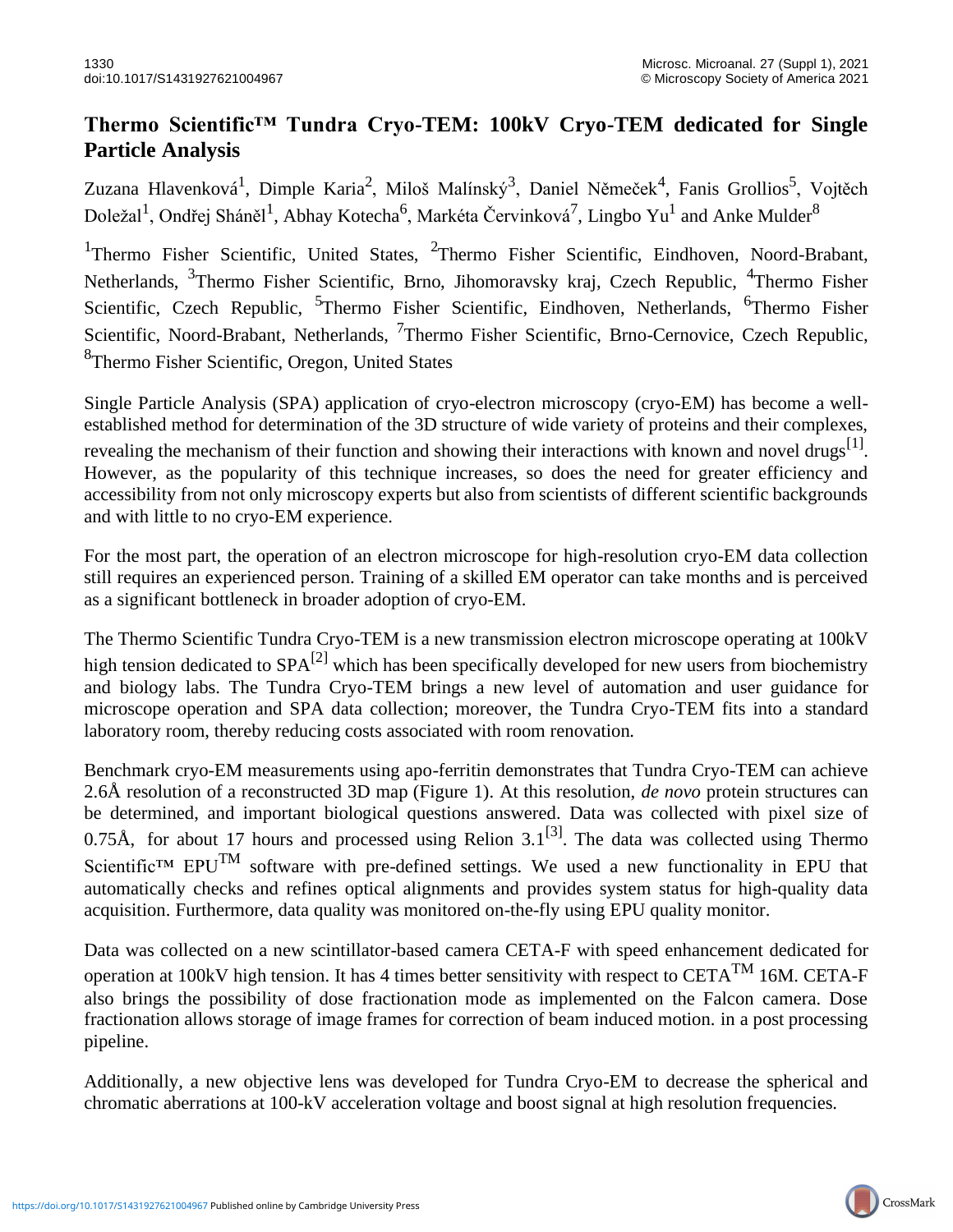To load the sample into the microscope, we have introduced a novel semi-automated loading technology (SAL) on Tundra. Samples can be loaded into the microscope within minutes with minimum ice contamination on the grid (Figure 2). SAL allows a new, iterative way of working to optimize of sample concentration and vitrification conditions that can quickly qualify samples for high resolution data collection. SAL also has a fully guided workflow on the on-screen display (OSD), to guide users with different levels of expertise.

All these new features that are introduced within the Tundra Cryo-TEM allows novice as well as expert users to achieve relevant resolution of their biological samples while keeping an accessible price point. This would make cryo-TEM accessible to many scientists across all life science branches.



**Figure 1.** Fig.1 Structure of Apoferritin protein determined at 100 keV. a) 3D reconstruction of apoferritin at 2.6Å resolution, b) Gold-standard FSC plot corresponding to the calculated map, showing the correlation between the phase-randomized (red), unmasked (green) and masked (blue) half-maps, c) Electron density of the 2.6 Å resolution map showing the apoferritin  $\alpha$ -helix